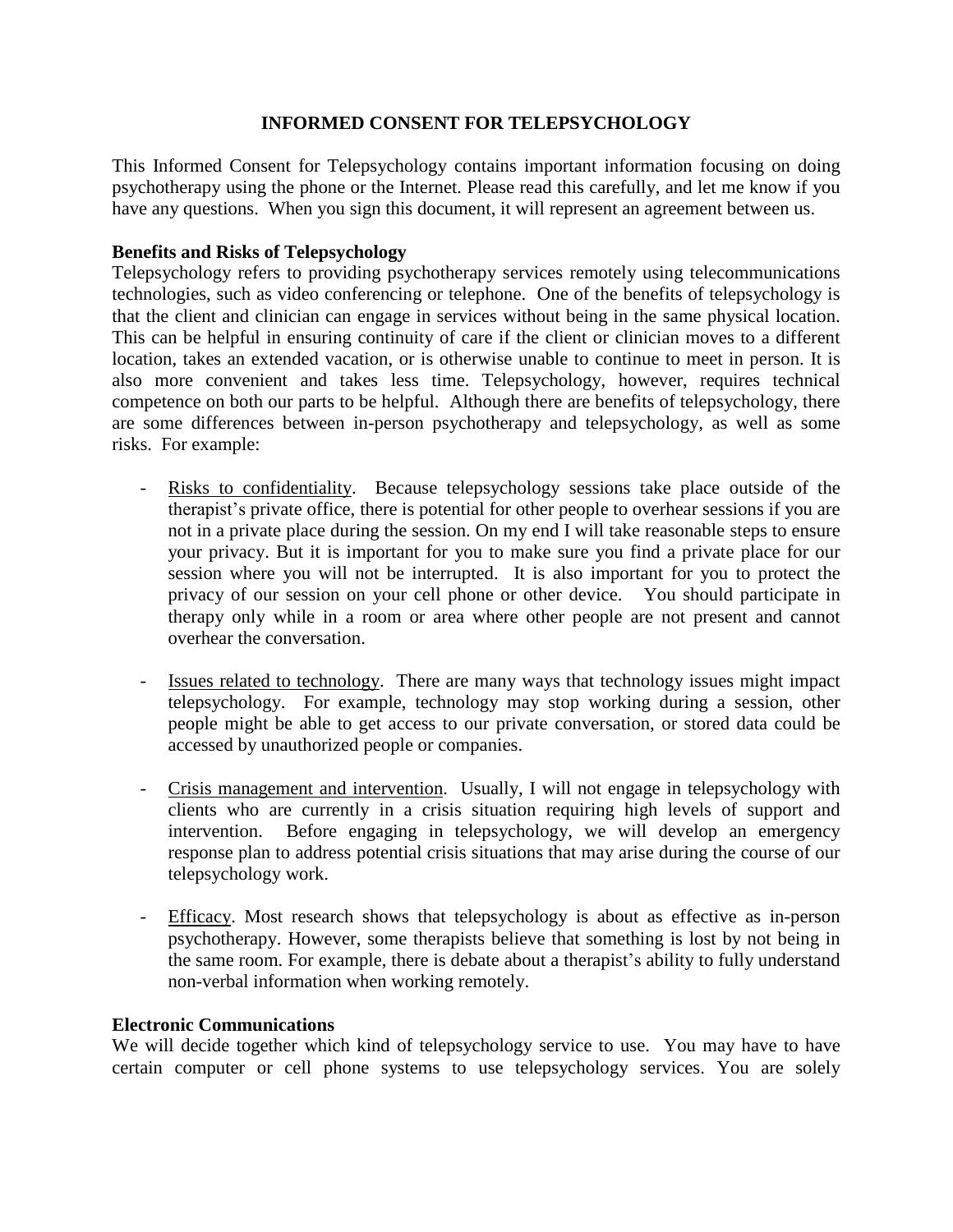responsible for any cost to you to obtain any necessary equipment, accessories, or software to take part in telepsychology.

For communication between sessions, I only use OHMD, email communication and text messaging with your permission and only for administrative purposes unless we have made another agreement. This means that OHMD, email exchanges and text messages with my office should be limited to administrative matters. This includes things like setting and changing appointments, billing matters, and other related issues. You should be aware that I cannot guarantee the confidentiality of any information communicated by OHMD, email or text. Therefore, I will not discuss any clinical information by OHMD, email or text and prefer that you do not either. Also, I do not regularly check OHMD, my email or texts, nor do I respond immediately, so these methods **should not** be used if there is an emergency.

Treatment is most effective when clinical discussions occur at your regularly scheduled sessions. But if an urgent issue arises, you should feel free to attempt to reach me by phone. I will try to return your call within 24 hours except on weekends and holidays. If you are unable to reach me and feel that you cannot wait for me to return your call, contact your family physician or the nearest emergency room and ask for the psychologist or psychiatrist on call. If I will be unavailable for an extended time, I will provide you with the name of a colleague to contact in my absence if necessary.

## **Confidentiality**

I have a legal and ethical responsibility to make my best efforts to protect all communications that are a part of our telepsychology. However, the nature of electronic communications technologies is such that I cannot guarantee that our communications will be kept confidential or that other people may not gain access to our communications. I will try to use updated encryption methods, firewalls, and back-up systems to help keep your information private, but there is a risk that our electronic communications may be compromised, unsecured, or accessed by others. You should also take reasonable steps to ensure the security of our communications (for example, only using secure networks for telepsychology sessions and having passwords to protect the device you use for telepsychology).

The extent of confidentiality and the exceptions to confidentiality that I outlined in my Informed Consent Form still apply in telepsychology. Please let me know if you have any questions about exceptions to confidentiality.

## **Appropriateness of Telepsychology**

From time to time, we may schedule in-person sessions to "check-in" with one another. I will let you know if I decide that telepsychology is no longer the most appropriate form of treatment for you. We will discuss options of engaging in in-person counseling or referrals to another professional in your location who can provide appropriate services.

## **Emergencies and Technology**

Assessing and evaluating threats and other emergencies can be more difficult when conducting telepsychology than in traditional in-person therapy. To address some of these difficulties, we will create an emergency plan before engaging in telepsychology services. I will ask you to